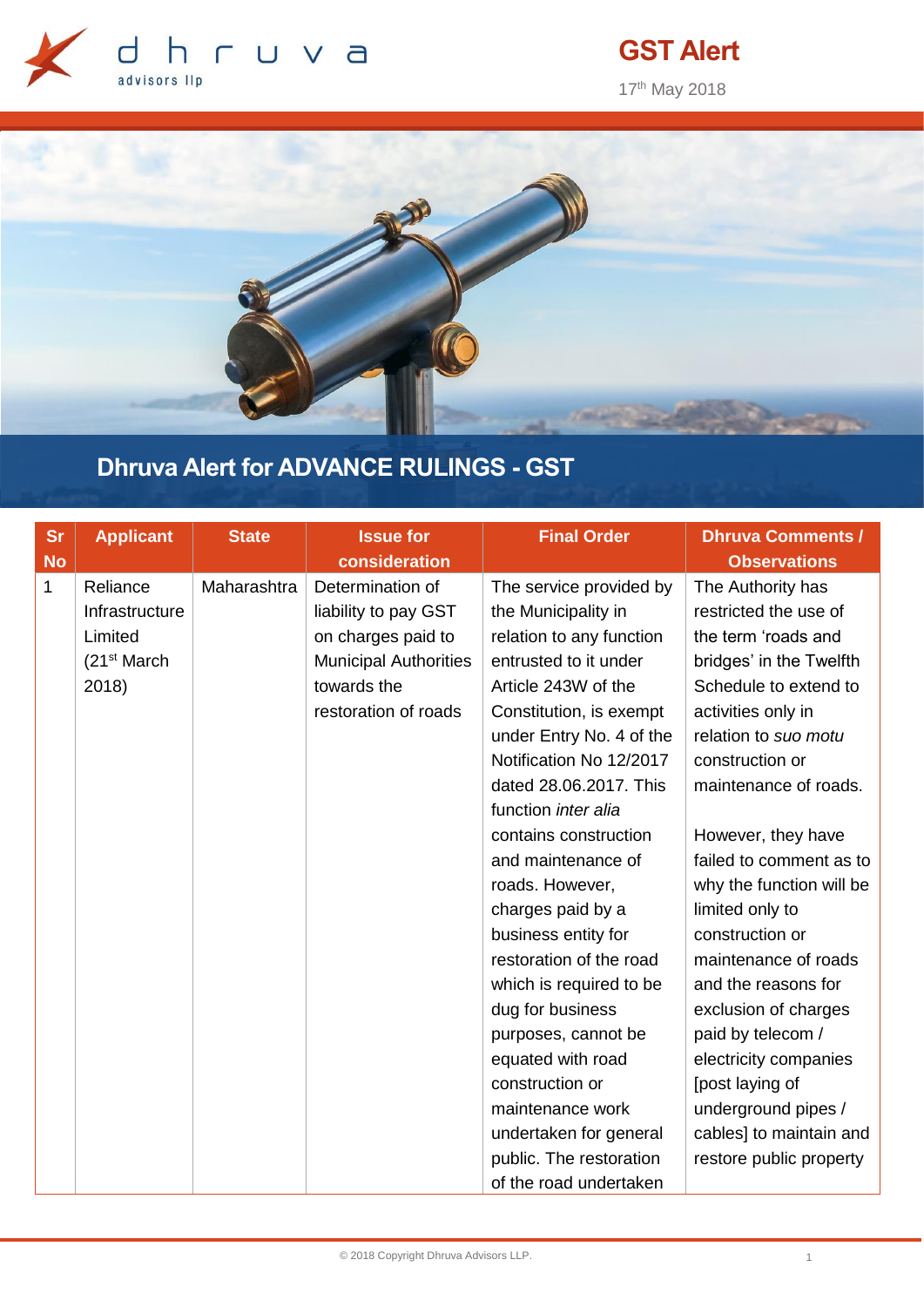

| <b>Sr</b>      | <b>Applicant</b>                                                    | <b>State</b>                      | <b>Issue for</b>                                                                                                                                | <b>Final Order</b>                                                                                                                                                                                                                                                                                                                                                                                                                                                                                                                                                                                                                                                                        | <b>Dhruva Comments /</b>                                                                                                                                                                                                                                                                                                                                                                                                                                                                                                                                                                                                                                                                                                                       |
|----------------|---------------------------------------------------------------------|-----------------------------------|-------------------------------------------------------------------------------------------------------------------------------------------------|-------------------------------------------------------------------------------------------------------------------------------------------------------------------------------------------------------------------------------------------------------------------------------------------------------------------------------------------------------------------------------------------------------------------------------------------------------------------------------------------------------------------------------------------------------------------------------------------------------------------------------------------------------------------------------------------|------------------------------------------------------------------------------------------------------------------------------------------------------------------------------------------------------------------------------------------------------------------------------------------------------------------------------------------------------------------------------------------------------------------------------------------------------------------------------------------------------------------------------------------------------------------------------------------------------------------------------------------------------------------------------------------------------------------------------------------------|
| <b>No</b>      |                                                                     |                                   | consideration                                                                                                                                   |                                                                                                                                                                                                                                                                                                                                                                                                                                                                                                                                                                                                                                                                                           | <b>Observations</b>                                                                                                                                                                                                                                                                                                                                                                                                                                                                                                                                                                                                                                                                                                                            |
|                |                                                                     |                                   |                                                                                                                                                 | in this instance is only to<br>enable certain private<br>companies to undertake<br>laying pipes, cables, etc.<br>for commercial purpose.<br>In fact, the Municipal<br>authority suo moto does<br>not undertake any<br>construction /<br>restoration activity and<br>merely recovers certain<br>sums from the<br>companies who<br>undertake the works.<br>Therefore, the road<br>restoration for a charge<br>collected by the<br>Municipality cannot be<br>equated with sovereign<br>functions as prescribed<br>in Article 243W read<br>with Schedule 12 of the<br>Constitution of India and<br>thus, GST is payable on<br>reverse charge basis by<br>the Applicant at the rate<br>of 18%. | from the ambit of<br>'roads and bridges'.<br>The Authorities have<br>observed that, in the<br>present case, the<br>Municipalities do not<br>undertake any activity<br>of construction [or for<br>that matter any activity<br>at all]. The amounts<br>recovered are more in<br>the nature of<br>compensation that is<br>being paid by the<br>companies [under Rule<br>13 of the Electricity<br>Work Rules]. However,<br>these facts in itself do<br>not disengage the<br>current activities of the<br>Municipalities from<br>their primary function<br>of maintaining roads or<br>ensuring that the roads<br>are maintained in the<br>proper conditions for<br>the general public use,<br>which is a function<br>covered under Article<br>243W. |
| $\overline{2}$ | M/s Kanam<br>Industries<br>(14 <sup>th</sup> March)<br>2018)<br>And | Uttarakhand<br>And<br>Maharashtra | Classification and<br>meaning of "three<br>wheeled powered<br>cycle rickshaws"<br>and if e-rickshaws<br>are pari materia to<br>these rickshaws. | The Uttarakhand<br>Authority stated that an<br>e-rickshaw could not be<br>equated with a 'powered<br>cycle rickshaw' citing<br>the following reasons:<br>1. An e-rickshaw could                                                                                                                                                                                                                                                                                                                                                                                                                                                                                                           | The Tribunal in Kinetic<br><b>Engineering Ltd. vs.</b><br>CCE, Bombay <sup>1</sup> , had<br>held that powered<br>cycle rickshaws would<br>not cover auto                                                                                                                                                                                                                                                                                                                                                                                                                                                                                                                                                                                       |
|                |                                                                     |                                   |                                                                                                                                                 | not be pedalled;                                                                                                                                                                                                                                                                                                                                                                                                                                                                                                                                                                                                                                                                          | rickshaws but only<br>ordinary cycle                                                                                                                                                                                                                                                                                                                                                                                                                                                                                                                                                                                                                                                                                                           |

1 [1985 (22) E.L.T. 132 (Tribunal)]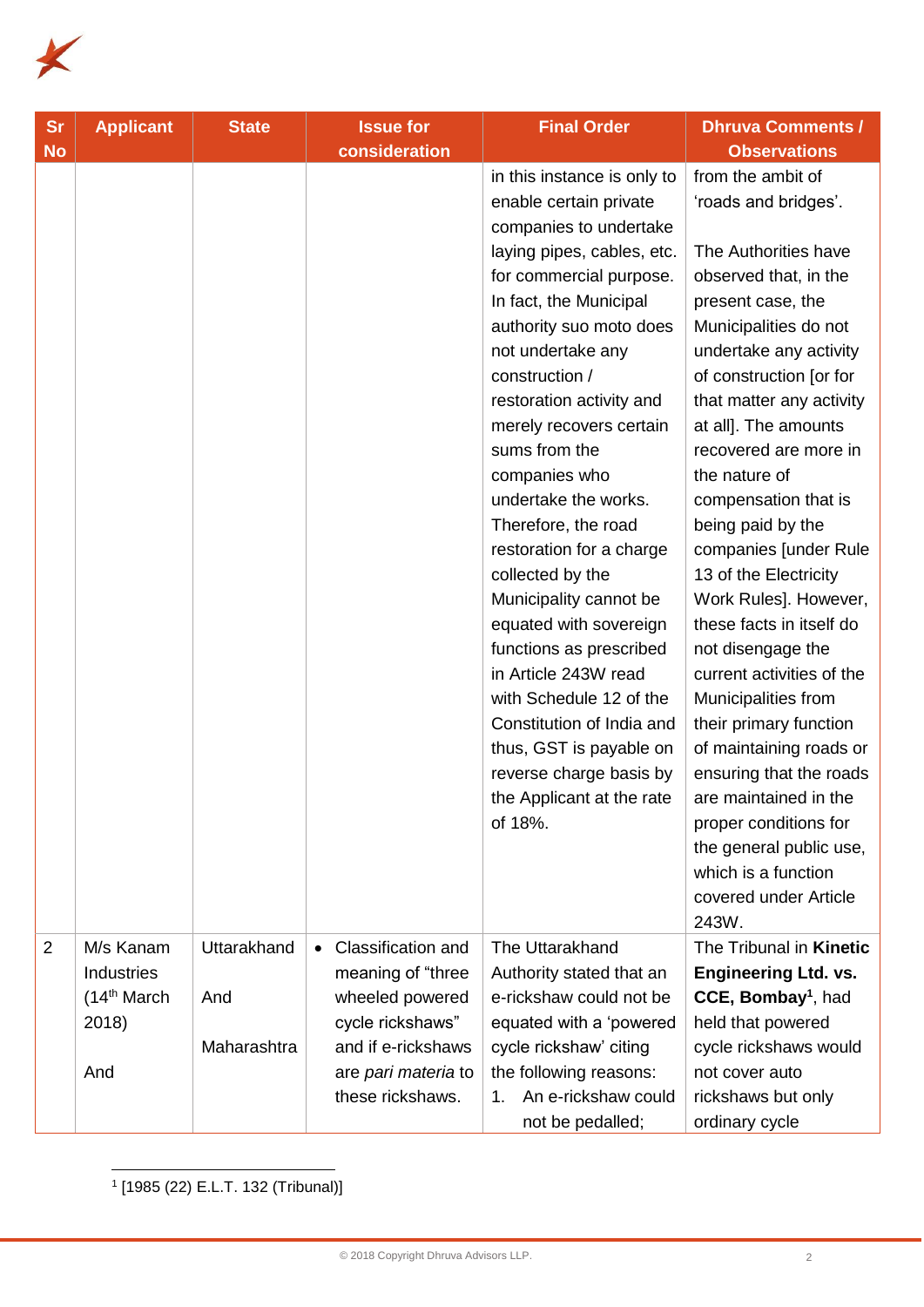

| <b>Sr</b> | <b>Applicant</b>                                           | <b>State</b> | <b>Issue for</b>                                                                           | <b>Final Order</b>                                                                                                                                                                                                                                                                                                                                                                                                                                                                                                                                                                                                                                                                                                                                                                                                                                                                            | <b>Dhruva Comments /</b>                                                                                                                                                                                                                                                                                                                                              |
|-----------|------------------------------------------------------------|--------------|--------------------------------------------------------------------------------------------|-----------------------------------------------------------------------------------------------------------------------------------------------------------------------------------------------------------------------------------------------------------------------------------------------------------------------------------------------------------------------------------------------------------------------------------------------------------------------------------------------------------------------------------------------------------------------------------------------------------------------------------------------------------------------------------------------------------------------------------------------------------------------------------------------------------------------------------------------------------------------------------------------|-----------------------------------------------------------------------------------------------------------------------------------------------------------------------------------------------------------------------------------------------------------------------------------------------------------------------------------------------------------------------|
| <b>No</b> |                                                            |              | consideration                                                                              |                                                                                                                                                                                                                                                                                                                                                                                                                                                                                                                                                                                                                                                                                                                                                                                                                                                                                               | <b>Observations</b>                                                                                                                                                                                                                                                                                                                                                   |
|           | <b>CEAT</b><br>Limited<br>(9 <sup>th</sup> March)<br>2018) |              | <b>Classification and</b><br>$\bullet$<br>rate on tyres<br>manufactured for<br>e-rickshaws | It was a motor<br>2.<br>vehicle under the<br>definition provided<br>in the Motor<br>Vehicles Act;<br>An e-rickshaw has<br>3.<br>to be registered with<br>the local transport<br>authority;<br>An e-rickshaw is<br>4.<br>powered solely by<br>an electric motor<br>which is not<br>auxiliary in nature.<br>The Authority for<br>Advance Rulings,<br>Maharashtra, based on<br>a similar finding on the<br>classification of an e-<br>rickshaw whether as a<br>'cycle powered<br>rickshaw' or not, held<br>that where entries<br>relating to tyres does<br>not specifically mention<br>an e-rickshaw but<br>mentions a 'powered<br>cycle rickshaw' (taxable<br>at 5%) and other tyres<br>(taxable at 28%), the<br>tyres manufactured and<br>used in e-rickshaws<br>cannot be equated with<br>that used in a 'powered'<br>cycle rickshaw since<br>both the vehicles were<br>inherently different. | rickshaws to which a<br>motor or petrol engine<br>has been fitted. The<br>decision was<br>maintained by the<br>Supreme Court <sup>2</sup> .<br>Electric rickshaws are<br>a variation of auto<br>rickshaws, with only<br>distinction that electric<br>rickshaws, as the<br>name suggests, run on<br>electricity and thus,<br>cannot be equated to a<br>cycle rickshaw. |
|           |                                                            |              |                                                                                            | Therefore, the tyres                                                                                                                                                                                                                                                                                                                                                                                                                                                                                                                                                                                                                                                                                                                                                                                                                                                                          |                                                                                                                                                                                                                                                                                                                                                                       |
|           |                                                            |              |                                                                                            | relating to an e-rickshaw                                                                                                                                                                                                                                                                                                                                                                                                                                                                                                                                                                                                                                                                                                                                                                                                                                                                     |                                                                                                                                                                                                                                                                                                                                                                       |

 $\overline{a}$ <sup>2</sup> 1997 (94) E.L.T. A157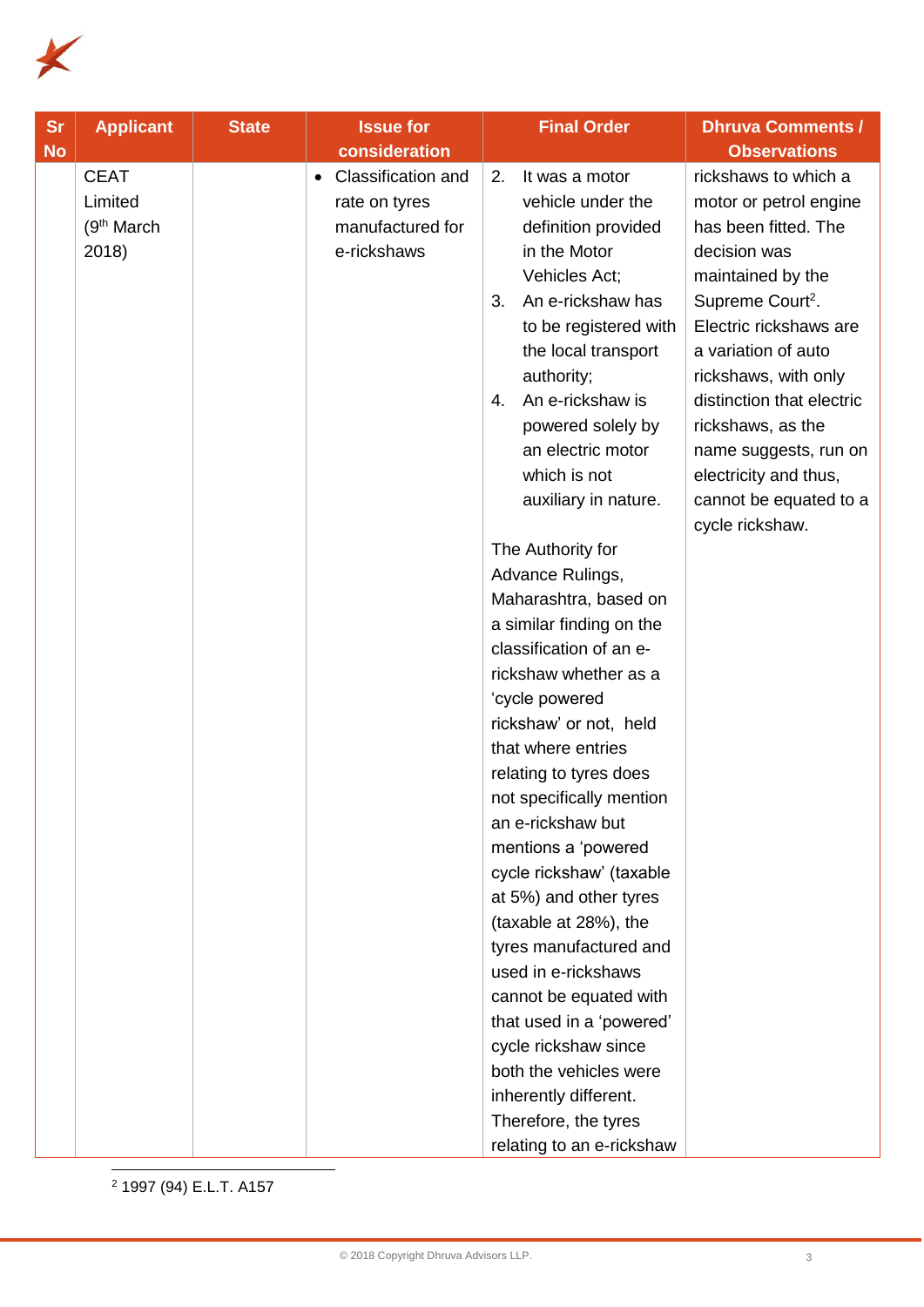

| <b>Sr</b> | <b>Applicant</b>                                                             | <b>State</b> | <b>Issue for</b>                                                                                                                                            | <b>Final Order</b>                                                                                                                                                                                                                                                                                                                                                                                                                                                                                                                                                                                                                                                                                                                                                                                                                                                                   | <b>Dhruva Comments /</b>                                                                                                                                                                                                                                                                                                                                                                                                                                                                                                                                                                                                                                                                                                                                                 |
|-----------|------------------------------------------------------------------------------|--------------|-------------------------------------------------------------------------------------------------------------------------------------------------------------|--------------------------------------------------------------------------------------------------------------------------------------------------------------------------------------------------------------------------------------------------------------------------------------------------------------------------------------------------------------------------------------------------------------------------------------------------------------------------------------------------------------------------------------------------------------------------------------------------------------------------------------------------------------------------------------------------------------------------------------------------------------------------------------------------------------------------------------------------------------------------------------|--------------------------------------------------------------------------------------------------------------------------------------------------------------------------------------------------------------------------------------------------------------------------------------------------------------------------------------------------------------------------------------------------------------------------------------------------------------------------------------------------------------------------------------------------------------------------------------------------------------------------------------------------------------------------------------------------------------------------------------------------------------------------|
| <b>No</b> |                                                                              |              | consideration                                                                                                                                               |                                                                                                                                                                                                                                                                                                                                                                                                                                                                                                                                                                                                                                                                                                                                                                                                                                                                                      | <b>Observations</b>                                                                                                                                                                                                                                                                                                                                                                                                                                                                                                                                                                                                                                                                                                                                                      |
|           |                                                                              |              |                                                                                                                                                             | could not be included in<br>the entry relating to<br>tyres of 'powered cycle<br>rickshaw' and thus was<br>taxable at 28%.                                                                                                                                                                                                                                                                                                                                                                                                                                                                                                                                                                                                                                                                                                                                                            |                                                                                                                                                                                                                                                                                                                                                                                                                                                                                                                                                                                                                                                                                                                                                                          |
| 3         | M/s Rod<br>Retail<br>Private<br>Limited<br>(27 <sup>th</sup> March)<br>2018) | New Delhi    | <b>Whether Duty Free</b><br>shops in the<br>international airport<br>are "beyond<br>airspace or territorial<br>waters of India" or<br>are located in India? | Taking into<br>consideration the<br>definition of 'export of<br>goods' under Section<br>2(5) of the Integrated<br><b>Goods and Services</b><br>Tax Act, 2017, which<br>states that an export of<br>goods would mean the<br>'taking goods out of<br>India to a place outside<br>India" and reading it in<br>conjunction with the<br>definition of "India"<br>under the Central<br><b>Goods and Services</b><br>Tax Act, 2017, where<br>India extends to the<br>territory of India and<br>includes the territorial<br>waters, seabed, sub-soil<br>underlying such waters,<br>continental shelf,<br>exclusive economic<br>zone and air space<br>above - the Authority for<br>Advance Ruling, relying<br>on Collector of<br><b>Customs, Calcutta v</b><br>Sun Industries $3$ ,<br>concluded that only<br>when the goods cross<br>the airspace limits or the<br>limits of the territorial | Duty Free Shops are<br>established as<br>Customs bonded<br>warehouses under<br>section 58 of the<br>Customs Act, 1962.<br>Owing to the said set-<br>up, under Section 5 of<br>the erstwhile Central<br>Sales Tax Act, 1956, a<br>supply of goods<br>undertaken beyond the<br>customs frontiers was<br>stated to have taken<br>place outside India.<br>Also, the erstwhile law<br>provided exemption<br>from VAT on any<br>transaction which was<br>a sale in the course of<br>export or import.<br>There have been<br>decisions of the higher<br>Courts in the earlier<br>regime which have<br>discussed what would<br>the concept of taking<br>goods out of India to a<br>place outside India.<br>Given the above,<br>although globally 'Duty<br>Free' is understood to |

 $\overline{a}$ <sup>3</sup> 1988 SCR (3) 50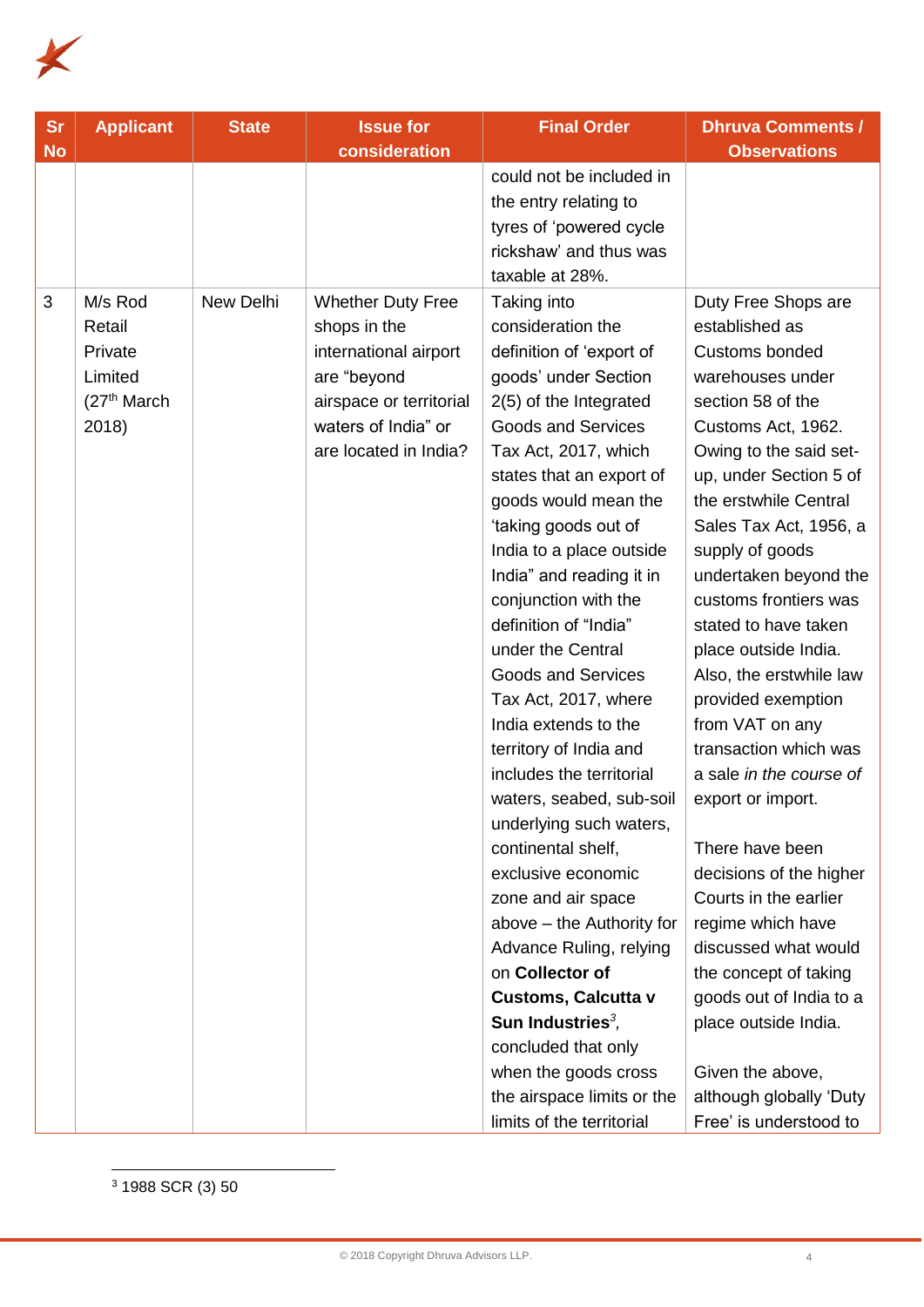

| <b>Sr</b> | <b>Applicant</b>         | <b>State</b> | <b>Issue for</b>                                 | <b>Final Order</b>                                                                                                                                                                              | <b>Dhruva Comments /</b>                                                                                                                                                                             |
|-----------|--------------------------|--------------|--------------------------------------------------|-------------------------------------------------------------------------------------------------------------------------------------------------------------------------------------------------|------------------------------------------------------------------------------------------------------------------------------------------------------------------------------------------------------|
| <b>No</b> |                          |              | consideration                                    |                                                                                                                                                                                                 | <b>Observations</b>                                                                                                                                                                                  |
|           |                          |              |                                                  | waters, will there be an<br>export. Whereas in this<br>case, the goods are sold<br>at a location very much<br>within the territory of<br>India, GST would be<br>applicable on such<br>supplies. | be a 'tax free zone',<br>because of the<br>construct of the<br>present law, unless a<br>specific exemption is<br>provided, arguing non-<br>taxability of such<br>transactions would be<br>difficult. |
|           |                          |              |                                                  |                                                                                                                                                                                                 | Also, in so far as sales<br>to inbound passengers<br>is concerned, the<br>corollary argument of<br>import for non-taxability<br>of sale transaction<br>would not be available.                       |
| 4         | Sanjeev                  | New Delhi    | Where there are two                              | As per section 7 read                                                                                                                                                                           | The issue of taxability                                                                                                                                                                              |
|           | Sharma (28 <sup>th</sup> |              | separate                                         | with Entry 5 of Schedule                                                                                                                                                                        | of under construction                                                                                                                                                                                |
|           | March 2018)              |              | agreements (i) for                               | III of the CGST Act, an                                                                                                                                                                         | property has been                                                                                                                                                                                    |
|           |                          |              | sale of undivided                                | activity/transaction                                                                                                                                                                            | subject matter of                                                                                                                                                                                    |
|           |                          |              | and impartial sale of<br>land; and (ii) for sale | which is in the nature of<br>"sale of land", is neither                                                                                                                                         | various litigations.<br>Though provisions                                                                                                                                                            |
|           |                          |              | of superstructure,                               | a supply of goods nor a                                                                                                                                                                         | have been enacted to                                                                                                                                                                                 |
|           |                          |              | whether:                                         | supply of services and                                                                                                                                                                          | bring such transactions                                                                                                                                                                              |
|           |                          |              | 1. GST is applicable                             | hence outside the                                                                                                                                                                               | within the ambit of tax,                                                                                                                                                                             |
|           |                          |              | on sale of an                                    | purview of GST.                                                                                                                                                                                 | considering the                                                                                                                                                                                      |
|           |                          |              | undivided,                                       | Similarly, the sale of an                                                                                                                                                                       | multiple issues,                                                                                                                                                                                     |
|           |                          |              | impartible share of                              | undivided portion of land                                                                                                                                                                       | especially since land is                                                                                                                                                                             |
|           |                          |              | land?                                            | is also an outright sale                                                                                                                                                                        | outside the ambit of                                                                                                                                                                                 |
|           |                          |              | 2. GST is applicable                             | of immovable property                                                                                                                                                                           | GST, till such time the                                                                                                                                                                              |
|           |                          |              | on sale of                                       | and hence outside the                                                                                                                                                                           | entire real estate i.e.                                                                                                                                                                              |
|           |                          |              | superstructure; if                               | scope of GST.                                                                                                                                                                                   | including land is                                                                                                                                                                                    |
|           |                          |              | yes what will be                                 |                                                                                                                                                                                                 | brought within the                                                                                                                                                                                   |
|           |                          |              | the value of land                                | However, the                                                                                                                                                                                    | ambit of GST,                                                                                                                                                                                        |
|           |                          |              | included in the<br>amount charged                | construction activity<br>undertaken by the                                                                                                                                                      | litigations would<br>continue.                                                                                                                                                                       |
|           |                          |              | for the sale of                                  | builder on behalf of the                                                                                                                                                                        |                                                                                                                                                                                                      |
|           |                          |              | superstructure?                                  | buyer is a 'supply' and is                                                                                                                                                                      |                                                                                                                                                                                                      |
|           |                          |              |                                                  | liable to GST. Also,                                                                                                                                                                            |                                                                                                                                                                                                      |
|           |                          |              |                                                  | since during the                                                                                                                                                                                |                                                                                                                                                                                                      |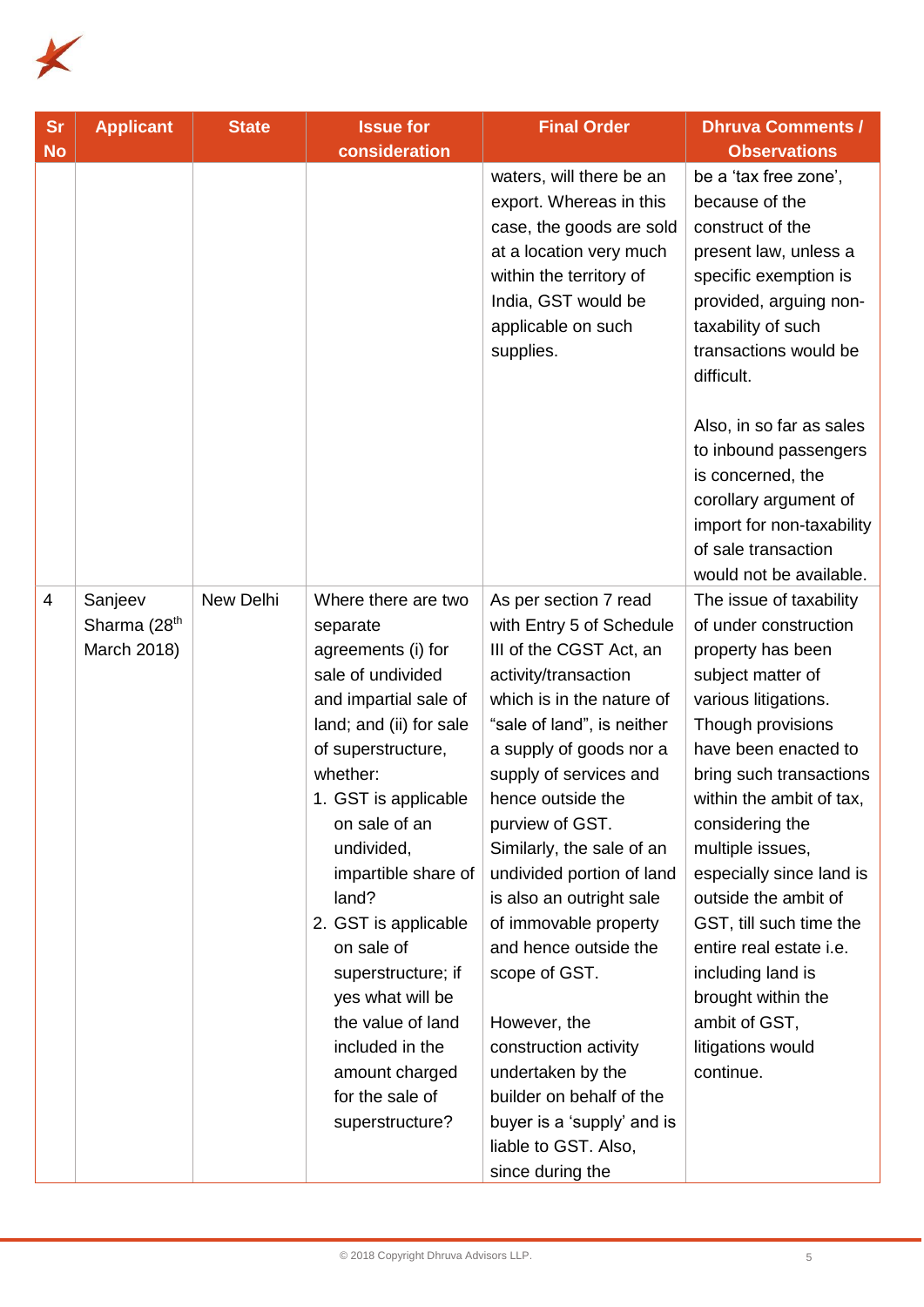

| <b>Sr</b> | <b>Applicant</b> | <b>State</b> | <b>Issue for</b> | <b>Final Order</b>        | <b>Dhruva Comments /</b> |
|-----------|------------------|--------------|------------------|---------------------------|--------------------------|
| <b>No</b> |                  |              | consideration    |                           | <b>Observations</b>      |
|           |                  |              |                  | construction of a         |                          |
|           |                  |              |                  | complex, the land and     |                          |
|           |                  |              |                  | superstructure are        |                          |
|           |                  |              |                  | inseparable, there can    |                          |
|           |                  |              |                  | be no separate sale of    |                          |
|           |                  |              |                  | land and superstructure.  |                          |
|           |                  |              |                  | In fact, the transaction  |                          |
|           |                  |              |                  | would be a composite      |                          |
|           |                  |              |                  | supply of (i) land; (ii)  |                          |
|           |                  |              |                  | goods used for            |                          |
|           |                  |              |                  | construction; and (iii)   |                          |
|           |                  |              |                  | services.                 |                          |
|           |                  |              |                  | Since the value of land   |                          |
|           |                  |              |                  | is not exigible to GST,   |                          |
|           |                  |              |                  | the said value as         |                          |
|           |                  |              |                  | determined under          |                          |
|           |                  |              |                  | Notification No. 11/2017  |                          |
|           |                  |              |                  | - Central Tax (Rate)      |                          |
|           |                  |              |                  | dated $28th$ June 2017 -  |                          |
|           |                  |              |                  | Sr. No. 3 read with       |                          |
|           |                  |              |                  | paragraph 2, [i.e. one    |                          |
|           |                  |              |                  | third of the total amount |                          |
|           |                  |              |                  | charged for supply] shall |                          |
|           |                  |              |                  | be excluded from value    |                          |
|           |                  |              |                  | liable to GST. The        |                          |
|           |                  |              |                  | Authority rejected the    |                          |
|           |                  |              |                  | argument of the           |                          |
|           |                  |              |                  | Applicant that there was  |                          |
|           |                  |              |                  | no provision for          |                          |
|           |                  |              |                  | determination of value    |                          |
|           |                  |              |                  | of land and hence Rule    |                          |
|           |                  |              |                  | 30 of the CGST Rules      |                          |
|           |                  |              |                  | would become              |                          |
|           |                  |              |                  | applicable. The           |                          |
|           |                  |              |                  | Authority held that       |                          |
|           |                  |              |                  | Notification No. 11/2017  |                          |
|           |                  |              |                  | has been issued under     |                          |
|           |                  |              |                  | Section 15(5) of the      |                          |
|           |                  |              |                  | CGST Act, which would     |                          |
|           |                  |              |                  | operate as the            |                          |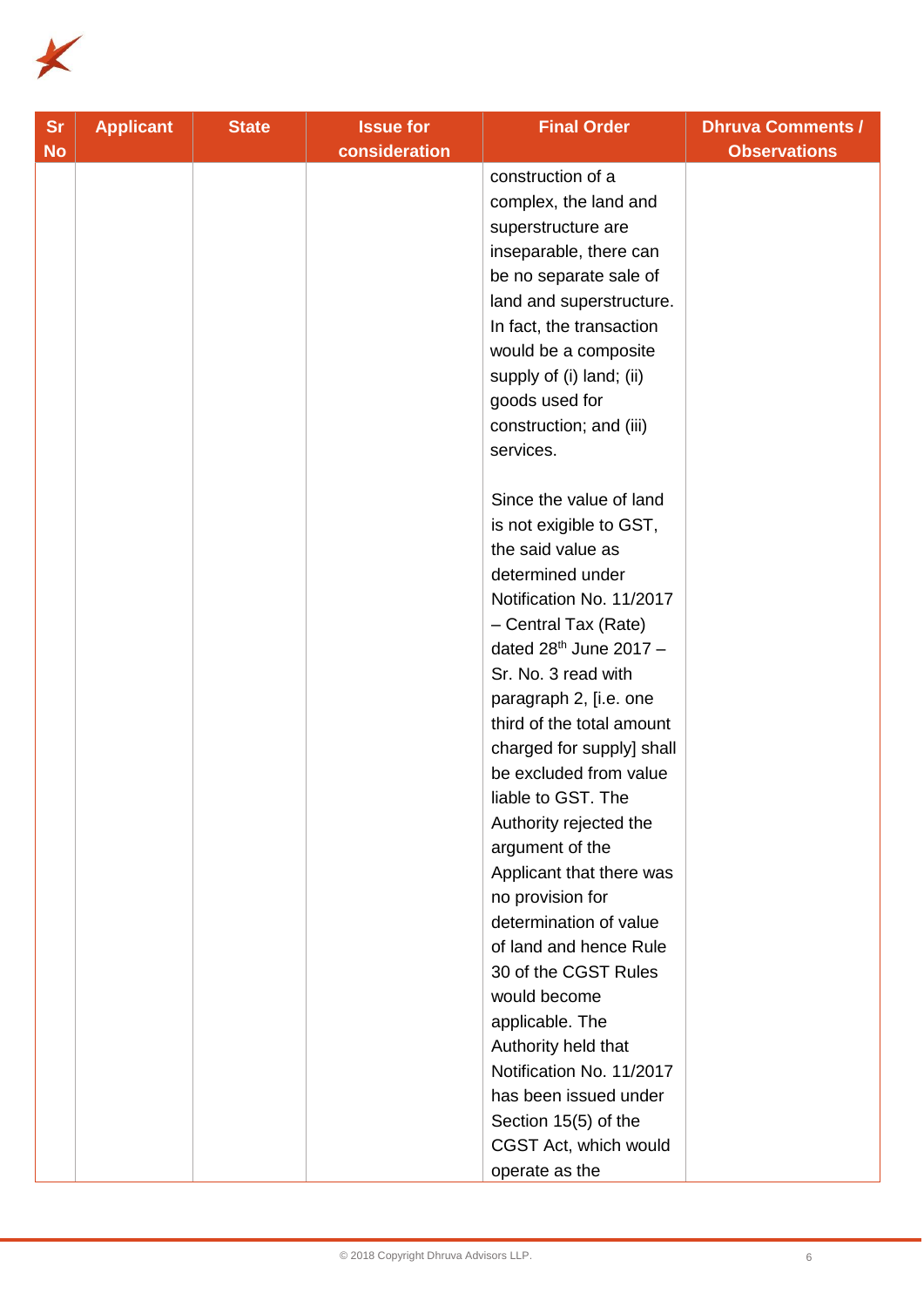

| <b>Sr</b> | <b>Applicant</b>                                                 | <b>State</b> | <b>Issue for</b>                                                         | <b>Final Order</b>                                                                                                                                                                                                                                                                                                                                                                                                                                                                                                                                                                                                                                                                                                                                                                                                                                                                                                     | <b>Dhruva Comments /</b>                                                                                                                                                                                                                                                                                                                                                                                                                                                                                                                                                                                                                                                                                                                                                                                       |
|-----------|------------------------------------------------------------------|--------------|--------------------------------------------------------------------------|------------------------------------------------------------------------------------------------------------------------------------------------------------------------------------------------------------------------------------------------------------------------------------------------------------------------------------------------------------------------------------------------------------------------------------------------------------------------------------------------------------------------------------------------------------------------------------------------------------------------------------------------------------------------------------------------------------------------------------------------------------------------------------------------------------------------------------------------------------------------------------------------------------------------|----------------------------------------------------------------------------------------------------------------------------------------------------------------------------------------------------------------------------------------------------------------------------------------------------------------------------------------------------------------------------------------------------------------------------------------------------------------------------------------------------------------------------------------------------------------------------------------------------------------------------------------------------------------------------------------------------------------------------------------------------------------------------------------------------------------|
| <b>No</b> |                                                                  |              | consideration                                                            |                                                                                                                                                                                                                                                                                                                                                                                                                                                                                                                                                                                                                                                                                                                                                                                                                                                                                                                        | <b>Observations</b>                                                                                                                                                                                                                                                                                                                                                                                                                                                                                                                                                                                                                                                                                                                                                                                            |
|           |                                                                  |              |                                                                          | machinery provisions<br>and no separate Rules<br>were required to be<br>introduced for such<br>valuation.                                                                                                                                                                                                                                                                                                                                                                                                                                                                                                                                                                                                                                                                                                                                                                                                              |                                                                                                                                                                                                                                                                                                                                                                                                                                                                                                                                                                                                                                                                                                                                                                                                                |
| 5         | M/s JSW<br>Energy<br>Limited<br>(5 <sup>th</sup> March)<br>2018) | Maharashtra  | Applicability of GST<br>on supply of<br>electricity as a 'Job<br>Worker' | <b>JSW Energy Limited</b><br>(JEL) supplies coal etc.<br>to its related party i.e.<br><b>JSW Steel Limited</b><br>(JSL), on free of cost<br>basis. Further, JSL uses<br>the inputs received from<br>JEL to generate power<br>and supply it to JEL.<br>JSL would charge 'Job<br>work' charges for such<br>conversion activity.<br>Based on the definitions<br>of 'Job work' and<br>'Manufacture' under<br><b>GST Law, the Authority</b><br>concluded that the intent<br>of legislature is to<br>restrict the scope of 'job<br>work' to 'treatment' or<br>'process' which would<br>not result into a distinct<br>commodity and to not<br>extend its meaning to<br>include 'manufacture'.<br>Further, the end product<br>i.e. "electricity" has a<br>distinct name, character<br>and use than the inputs<br>i.e. 'coal'. Accordingly,<br>the Authority ruled that<br>the activity of generation<br>of power undertaken by | The law as it stands<br>today, no-where<br>qualifies the terms<br>'treatment' and<br>'process' to mean or be<br>limited to processes<br>that do not change the<br>essential character of<br>the goods provided by<br>the principal. The<br>Supreme Court in UOI<br>vs. Ahmedabad<br>Electricity Co. Ltd. <sup>4</sup> ,<br>held as under: "The<br>word 'process' has not<br>been defined in the<br>Act. In its ordinary<br>meaning 'process' is a<br>mode of treatment of<br>certain material in<br>order to give a desired<br>shape to the material.<br>It is an activity<br>performed on a given<br>material in order to<br>transform it into<br>something."<br>Further, the Authority<br>has concluded that the<br>supply of electricity<br>would tantamount to<br>supply of goods<br>exigible to GST. But, |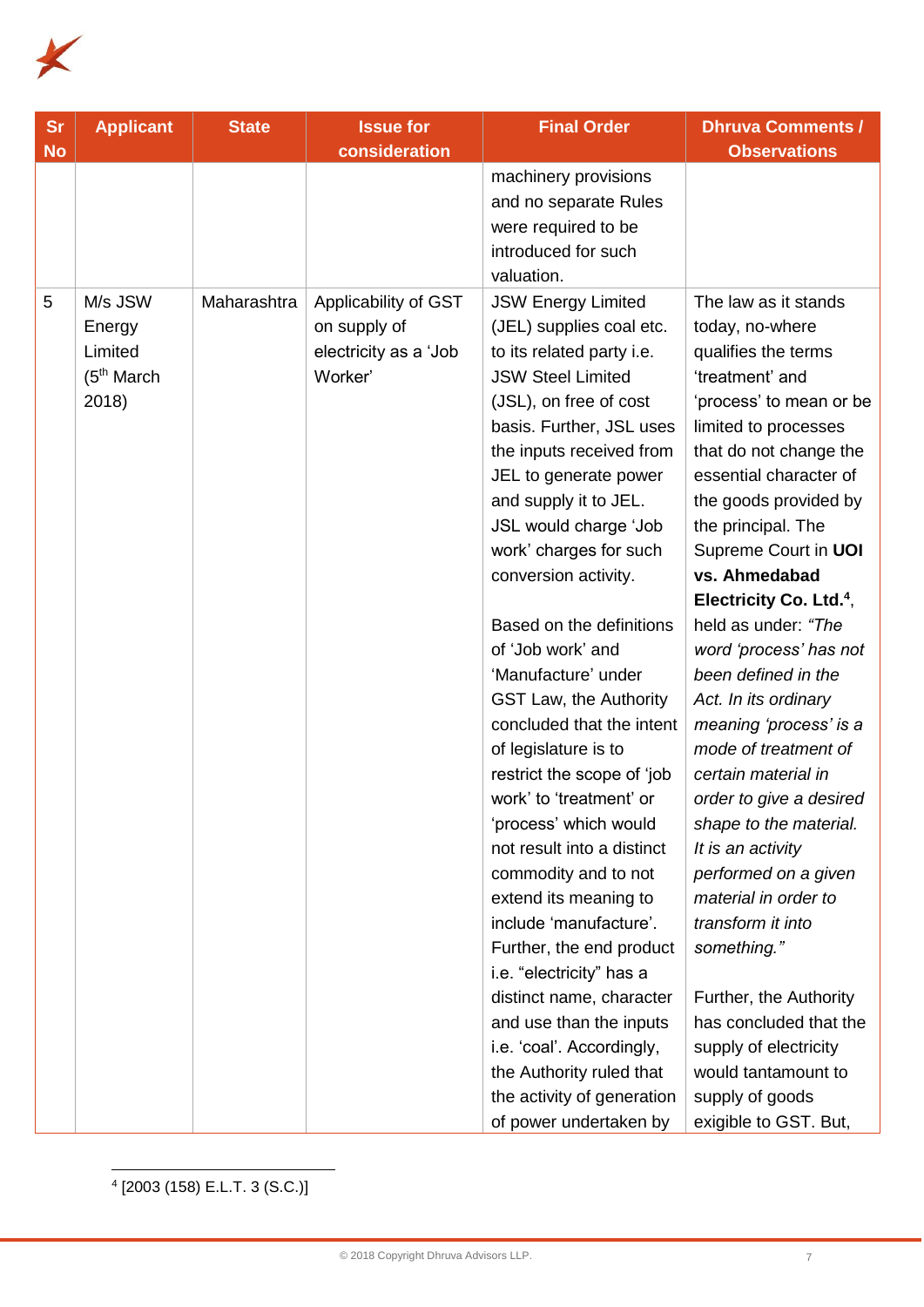

| <b>Sr</b> | <b>Applicant</b>                                                           | <b>State</b> | <b>Issue for</b>                                                                                                                                                                                                                                       | <b>Final Order</b>                                                                                                                                                                                                                                                                                                                                                                                                                                                                                                                                                                                                                                                                          | <b>Dhruva Comments /</b>                                                                                                                                                                                                                                                                                                                                                                                                                                                                                                                                                                                       |
|-----------|----------------------------------------------------------------------------|--------------|--------------------------------------------------------------------------------------------------------------------------------------------------------------------------------------------------------------------------------------------------------|---------------------------------------------------------------------------------------------------------------------------------------------------------------------------------------------------------------------------------------------------------------------------------------------------------------------------------------------------------------------------------------------------------------------------------------------------------------------------------------------------------------------------------------------------------------------------------------------------------------------------------------------------------------------------------------------|----------------------------------------------------------------------------------------------------------------------------------------------------------------------------------------------------------------------------------------------------------------------------------------------------------------------------------------------------------------------------------------------------------------------------------------------------------------------------------------------------------------------------------------------------------------------------------------------------------------|
| <b>No</b> |                                                                            |              | consideration                                                                                                                                                                                                                                          |                                                                                                                                                                                                                                                                                                                                                                                                                                                                                                                                                                                                                                                                                             | <b>Observations</b>                                                                                                                                                                                                                                                                                                                                                                                                                                                                                                                                                                                            |
|           |                                                                            |              |                                                                                                                                                                                                                                                        | JEL amounts to<br>'manufacture' and would<br>be a transaction of<br>supply of goods under<br>GST and not a 'Job<br>work' transaction.                                                                                                                                                                                                                                                                                                                                                                                                                                                                                                                                                       | given that electricity is<br>exempt, the principal<br>will have to reverse<br>proportionate ITC of<br>tax paid on common<br>input services, which<br>will lead to a huge<br>cash flow and tax<br>impact, where credit is<br>not available on all<br>such related party<br>agreements.                                                                                                                                                                                                                                                                                                                          |
| 6         | CMS Info<br><b>Systems</b><br>Limited<br>(19 <sup>th</sup> March)<br>2018) | Maharashtra  | Whether the sale of<br>used cash carry<br>vans is a supply in<br>the course or in<br>furtherance of<br>business and liable<br>to GST?<br>If the transaction is<br>treated as taxable,<br>whether input tax<br>credit is available to<br>the applicant? | The transaction of<br>disposal of old vehicles<br>for consideration is a<br>sale and the same is<br>covered under the ambit<br>of supply as per Section<br>7 of the GST Act. Also,<br>purchase of new assets<br>and disposal of old and<br>unusable assets is an<br>activity in the course or<br>furtherance of business.<br>Basis the above, AAR<br>has concluded that the<br>transaction is subject to<br>GST.<br>Members of the AAR<br>bench differ on the<br>position of the<br>availability of ITC on<br>vehicles purchased for<br>use in the cash<br>management business.<br>Thus, the matter has<br>been referred to<br>Appellate Authority for<br>Advance Ruling for<br>hearing and | The said issue would<br>be relevant for many<br>such transactions<br>which under the earlier<br>law may not be subject<br>to tax and hence no<br>set-off were availed<br>during the impugned<br>period.<br>Now with the<br>introduction of GST,<br>levying tax on such<br>transactions, the<br>question of availing<br>set-off on taxes paid<br>on purchase would<br>arise.<br>However, no GST<br>should arise in case of<br>sale of used vehicles<br>(on which no CENVAT<br>/ state-VAT credit has<br>been claimed) where<br>the <i>margin</i> of such<br>supply becomes<br>negative (value of<br>supply less |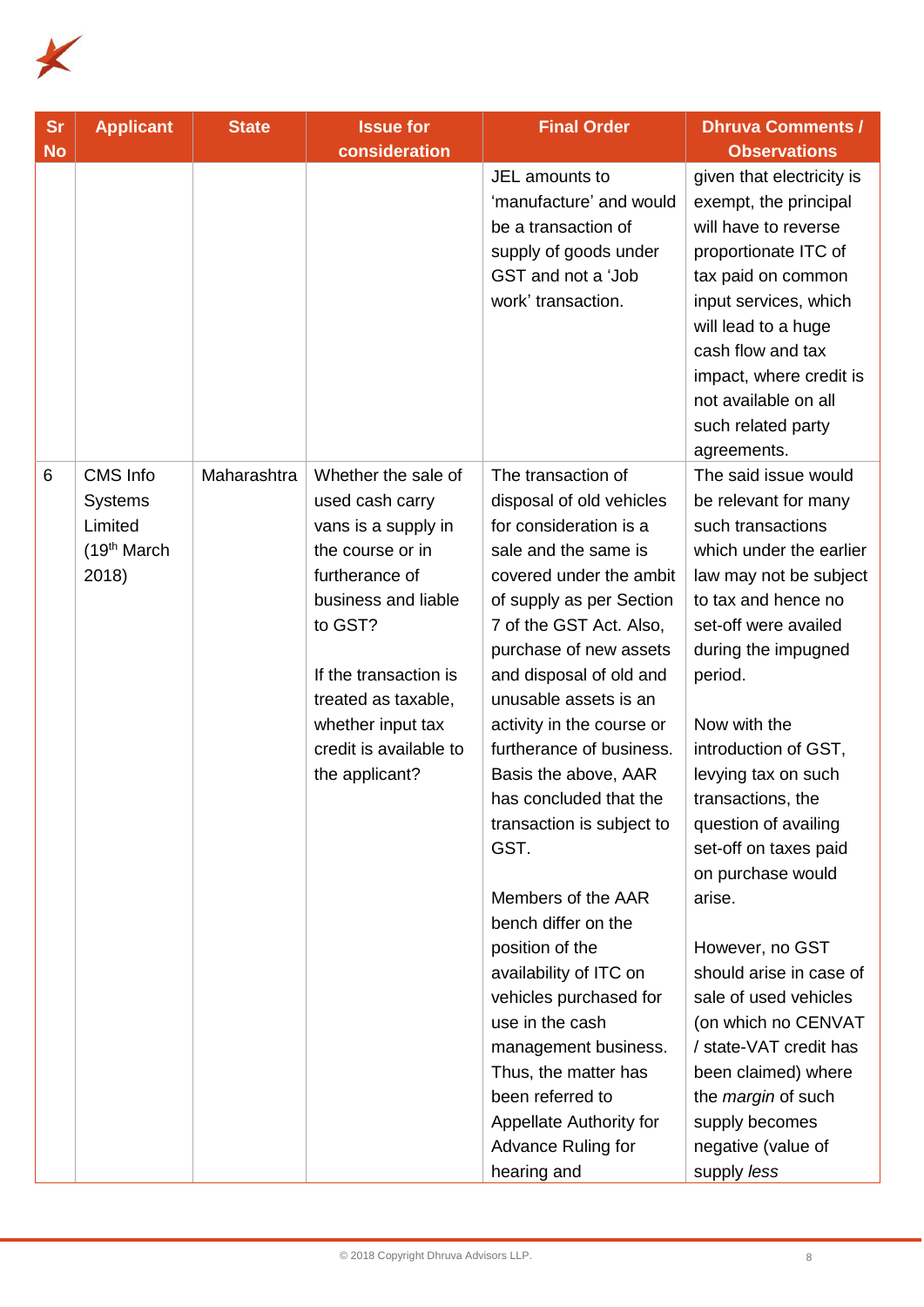

| <b>Sr</b>      | <b>Applicant</b>         | <b>State</b> | <b>Issue for</b>     | <b>Final Order</b>                | <b>Dhruva Comments /</b>   |
|----------------|--------------------------|--------------|----------------------|-----------------------------------|----------------------------|
| <b>No</b>      |                          |              | consideration        |                                   | <b>Observations</b>        |
|                |                          |              |                      | pronouncing a decision            | depreciated value of       |
|                |                          |              |                      | on the said issue.                | such vehicles)             |
| $\overline{7}$ | Kansai                   | Maharashtra  | Whether the          | AAR on perusal of the             | The ruling equates         |
|                | Nerolac                  |              | accumulated credit   | transitional provisions           | SBC and KKC,               |
|                | Paints                   |              | of Krishi Kalyan     | for transfer of credit            | disregarding the           |
|                | Limited (5 <sup>th</sup> |              | Cess ('KKC') carried | under the GST Act and             | inherent distinction of    |
|                | April 2018)              |              | forward to the GST   | <b>Cenvat Credit Rules</b>        | one being creditable in    |
|                |                          |              | regime would be      | ('CCR') observed that             | nature and other being     |
|                |                          |              | considered as        | credit of KKC would be            | non-creditable.            |
|                |                          |              | admissible input tax | available for utilization         | Additionally, there has    |
|                |                          |              | credit?              | only against payment of           | been no detailed           |
|                |                          |              |                      | KKC. Further, the list of         | discussion on Rule         |
|                |                          |              |                      | tax, duties etc under             | 3(1a) of CCR pursuant      |
|                |                          |              |                      | Rule 3(1) of the CCR in           | to which the Cenvat        |
|                |                          |              |                      | respect of which Cenvat           | Credit of KKC was          |
|                |                          |              |                      | Credit may be availed,            | available for utilization. |
|                |                          |              |                      | would not be utilized for         |                            |
|                |                          |              |                      | payment of KKC.                   | Further, it needs to be    |
|                |                          |              |                      |                                   | examined whether the       |
|                |                          |              |                      | AAR also placed                   | denial of credit of KKC    |
|                |                          |              |                      | reliance on judgement in          | could be a violation of    |
|                |                          |              |                      | the case of Cellular              | the legal principle of     |
|                |                          |              |                      | <b>Operators Association</b>      | Promissory Estoppel.       |
|                |                          |              |                      | of India and Ors. V               |                            |
|                |                          |              |                      | <b>Telecom Regulatory</b>         |                            |
|                |                          |              |                      | <b>Authority of India and</b>     |                            |
|                |                          |              |                      | Ors <sup>5</sup> wherein the Hon. |                            |
|                |                          |              |                      | Delhi HC observed that            |                            |
|                |                          |              |                      | <b>Education Cess and</b>         |                            |
|                |                          |              |                      | Secondary and Higher              |                            |
|                |                          |              |                      | <b>Education Cess cannot</b>      |                            |
|                |                          |              |                      | be treated as excise              |                            |
|                |                          |              |                      | duty or service tax and           |                            |
|                |                          |              |                      | cannot be allowed for             |                            |
|                |                          |              |                      | cross utilization against         |                            |
|                |                          |              |                      | excise duty or service            |                            |
|                |                          |              |                      | tax. Reliance was also            |                            |
|                |                          |              |                      | placed on FAQs issued             |                            |
|                |                          |              |                      | in relation to Swachh             |                            |

<sup>5</sup> Writ Petition (Civil) No. 7837/2016 dt. 15.02.2018

 $\overline{a}$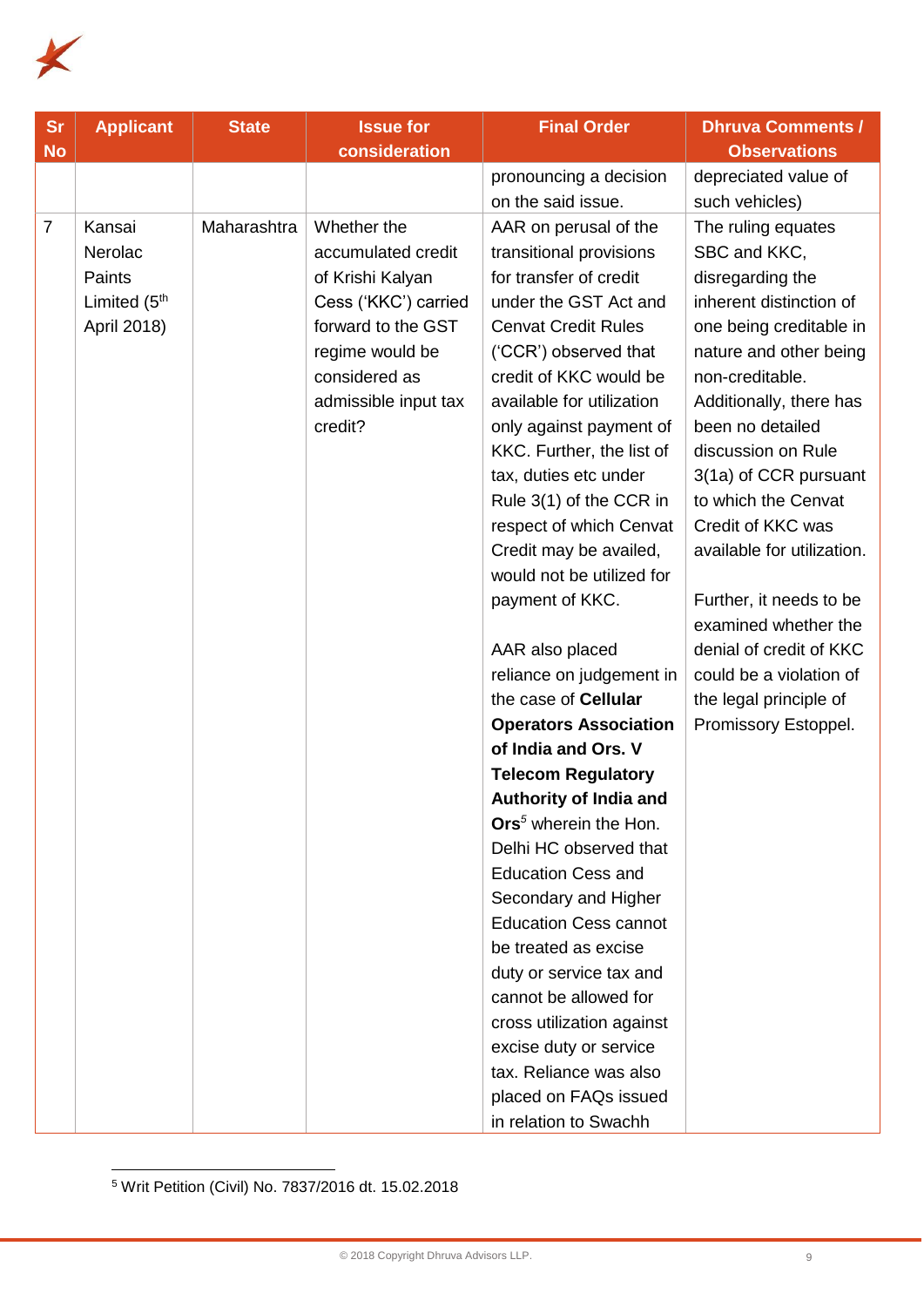

| <b>Sr</b> | <b>Applicant</b>                                             | <b>State</b> | <b>Issue for</b>                                                                                    | <b>Final Order</b>                                                                                                       | <b>Dhruva Comments /</b>                                                                                           |
|-----------|--------------------------------------------------------------|--------------|-----------------------------------------------------------------------------------------------------|--------------------------------------------------------------------------------------------------------------------------|--------------------------------------------------------------------------------------------------------------------|
| <b>No</b> |                                                              |              | consideration                                                                                       |                                                                                                                          | <b>Observations</b>                                                                                                |
|           |                                                              |              |                                                                                                     | <b>Bharat Cess (SBC)</b><br>clarifying the non-<br>availability of credit of<br>SBC. AAR concluded                       |                                                                                                                    |
|           |                                                              |              |                                                                                                     | that KKC would not be                                                                                                    |                                                                                                                    |
|           |                                                              |              |                                                                                                     | considered as                                                                                                            |                                                                                                                    |
|           |                                                              |              |                                                                                                     | admissible input tax<br>credit.                                                                                          |                                                                                                                    |
| 8         | Giriraj<br>Renewable<br>Private<br>Limited (17th<br>February | Maharashtra  | <b>Whether EPC</b><br>contract for<br>construction of solar<br>power plant would<br>be construed as | The AAR concludes that<br>setting up of solar power<br>generating system<br>qualifies as "works<br>contract" (i.e. works | The AAR would have<br>huge ramifications on<br>the solar power<br>generating companies<br>leading to a substantial |
|           | 2018)                                                        |              | composite supply of                                                                                 | carried on an                                                                                                            | increase in their tax                                                                                              |
|           |                                                              |              | goods with solar                                                                                    | immovable property)                                                                                                      | costs as input tax                                                                                                 |
|           |                                                              |              | power generating                                                                                    | and not as "composite                                                                                                    | credit benefit is not                                                                                              |
|           |                                                              |              | system being the                                                                                    | supply of goods".                                                                                                        | available to them due                                                                                              |
|           |                                                              |              | principal supply or                                                                                 |                                                                                                                          | to their output being                                                                                              |
|           |                                                              |              | works contract                                                                                      | The crux of matter was                                                                                                   | outside the purview of                                                                                             |
|           |                                                              |              | services?                                                                                           | whether setting up of                                                                                                    | GST.                                                                                                               |
|           |                                                              |              |                                                                                                     | solar power plant results                                                                                                |                                                                                                                    |
|           |                                                              |              |                                                                                                     | in an immovable                                                                                                          | It is also interesting to                                                                                          |
|           |                                                              |              |                                                                                                     | property or not. The                                                                                                     | note that the AAR                                                                                                  |
|           |                                                              |              |                                                                                                     | authorities while                                                                                                        | while stating the                                                                                                  |
|           |                                                              |              |                                                                                                     | delivering the ruling                                                                                                    | impugned transaction                                                                                               |
|           |                                                              |              |                                                                                                     | focused on two factors                                                                                                   | as a "works contract                                                                                               |
|           |                                                              |              |                                                                                                     | i.e. intention of setting                                                                                                | service", has simply                                                                                               |
|           |                                                              |              |                                                                                                     | the solar power plant                                                                                                    | ruled out the                                                                                                      |
|           |                                                              |              |                                                                                                     | and whether such plant                                                                                                   | transaction to be a                                                                                                |
|           |                                                              |              |                                                                                                     | is immovable or                                                                                                          | "composite supply" and                                                                                             |
|           |                                                              |              |                                                                                                     | movable property.                                                                                                        | hence principal supply                                                                                             |
|           |                                                              |              |                                                                                                     | Relying on the Apex                                                                                                      | has no relevance.                                                                                                  |
|           |                                                              |              |                                                                                                     | Court decision of T.T.G                                                                                                  | However, as per                                                                                                    |
|           |                                                              |              |                                                                                                     | <b>Industries Ltd. vs.</b>                                                                                               | Clause 6(a) of                                                                                                     |
|           |                                                              |              |                                                                                                     | CCE <sup>6</sup> the authority                                                                                           | Schedule II,                                                                                                       |
|           |                                                              |              |                                                                                                     | concluded that solar                                                                                                     | composite supply of                                                                                                |
|           |                                                              |              |                                                                                                     | power plant is an                                                                                                        | works contract is                                                                                                  |
|           |                                                              |              |                                                                                                     | immovable property.                                                                                                      | regarded as a service                                                                                              |
|           |                                                              |              |                                                                                                     | The decision supra had                                                                                                   | transaction.                                                                                                       |

6 [(2004) 4 SCC 751]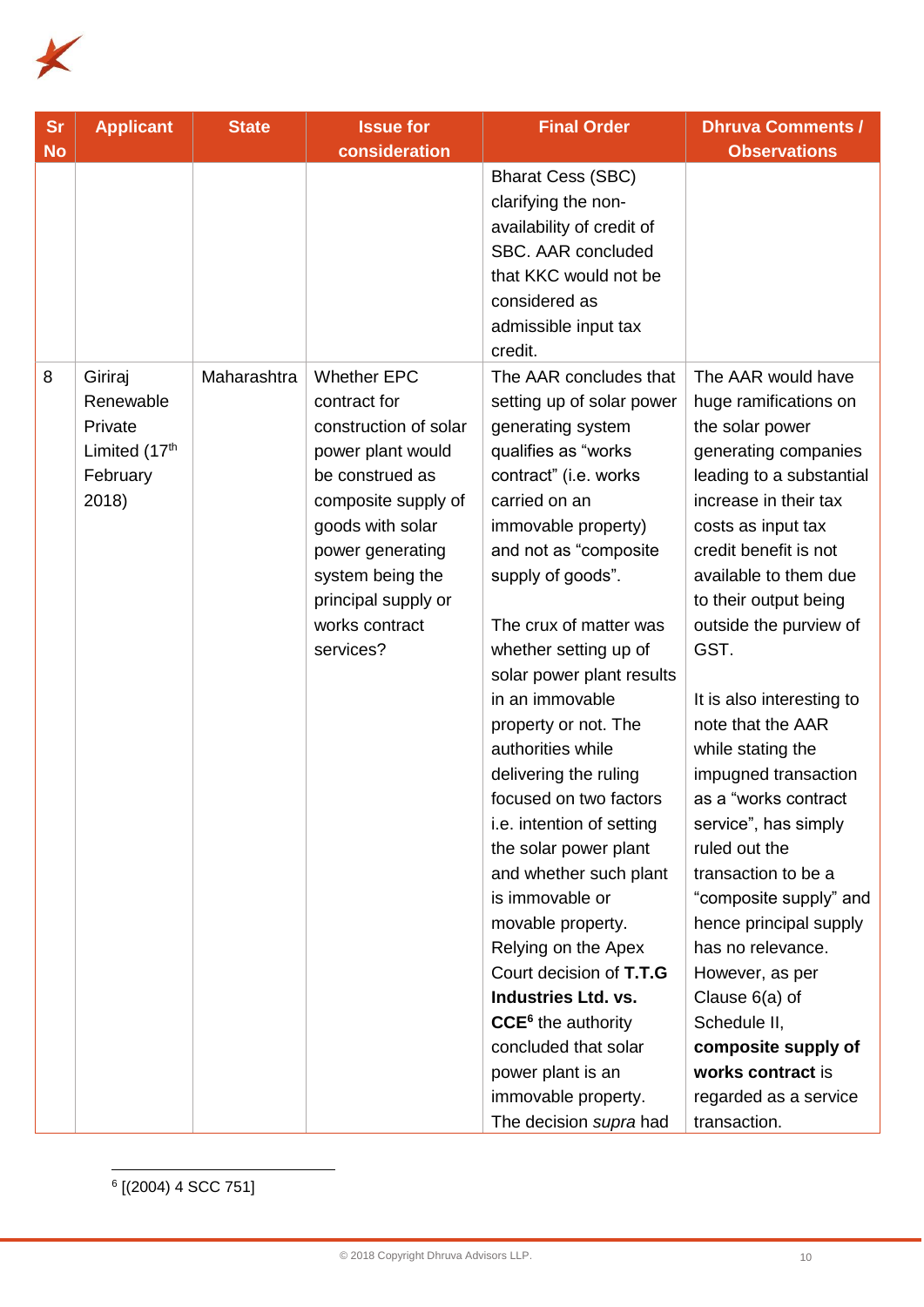

| <b>Sr</b> | <b>Applicant</b> | <b>State</b> | <b>Issue for</b> | <b>Final Order</b>                                                                                                                                                                                                 | <b>Dhruva Comments /</b>                                                                                                                                                                                          |
|-----------|------------------|--------------|------------------|--------------------------------------------------------------------------------------------------------------------------------------------------------------------------------------------------------------------|-------------------------------------------------------------------------------------------------------------------------------------------------------------------------------------------------------------------|
| <b>No</b> |                  |              | consideration    |                                                                                                                                                                                                                    | <b>Observations</b>                                                                                                                                                                                               |
|           |                  |              |                  | laid down the following<br>principles to determine<br>whether a plant<br>/machinery is<br>immovable property:<br>Whether the intention<br>is to fix machinery<br>permanently on<br>structure embedded<br>in earth? | Therefore, the question<br>that would arise is if it<br>is not a composite<br>supply, can it be<br>covered by the entry in<br>Schedule II even if it is<br>a works contract, and<br>the ramifications<br>thereof? |
|           |                  |              |                  | Whether structure is<br>custom-made to fix<br>machinery on it<br>without which<br>machinery cannot be<br>functional?<br>Whether movable<br>character of                                                            | It is also relevant to<br>note that pursuant to<br>the said ruling, Ministry<br>of New and Renewable<br>Energy (MNRE) has<br>issued a Circular no.<br>283/11/2017-GRID<br><b>SOLAR dated 03 April</b>             |
|           |                  |              |                  | machinery becomes<br>extinct once it is fixed                                                                                                                                                                      | 2018, wherein it is<br>stated that structurals                                                                                                                                                                    |
|           |                  |              |                  | on such structure?                                                                                                                                                                                                 | as such do not qualify                                                                                                                                                                                            |
|           |                  |              |                  |                                                                                                                                                                                                                    | as immovable property                                                                                                                                                                                             |
|           |                  |              |                  | The ruling also relies                                                                                                                                                                                             | and thus are not works                                                                                                                                                                                            |
|           |                  |              |                  | upon Solid and<br><b>Correct Engineering</b>                                                                                                                                                                       | contract service. It<br>further states that                                                                                                                                                                       |
|           |                  |              |                  | <b>Works &amp; Ors.</b> and has                                                                                                                                                                                    | whether EPC contract                                                                                                                                                                                              |
|           |                  |              |                  | discussed the concept                                                                                                                                                                                              | qualifies as composite                                                                                                                                                                                            |
|           |                  |              |                  | of permanent beneficial                                                                                                                                                                                            | supply of goods or                                                                                                                                                                                                |
|           |                  |              |                  | enjoyment.                                                                                                                                                                                                         | service would need to                                                                                                                                                                                             |
|           |                  |              |                  |                                                                                                                                                                                                                    | evaluated on case to                                                                                                                                                                                              |
|           |                  |              |                  | Basis the above                                                                                                                                                                                                    | case basis. Since                                                                                                                                                                                                 |
|           |                  |              |                  | analysis, the authorities                                                                                                                                                                                          | divergent views are                                                                                                                                                                                               |
|           |                  |              |                  | concluded that the plant                                                                                                                                                                                           | being adopted, it could                                                                                                                                                                                           |
|           |                  |              |                  | has an inherent element                                                                                                                                                                                            | institute fresh round of                                                                                                                                                                                          |
|           |                  |              |                  | of permanency and it                                                                                                                                                                                               | litigations. Thus, it is                                                                                                                                                                                          |
|           |                  |              |                  | would not be possible                                                                                                                                                                                              | extremely critical that                                                                                                                                                                                           |
|           |                  |              |                  | and prudent to shift                                                                                                                                                                                               | the scope of work and                                                                                                                                                                                             |
|           |                  |              |                  | base or locate the plant                                                                                                                                                                                           | other contractual                                                                                                                                                                                                 |
|           |                  |              |                  | elsewhere at frequent                                                                                                                                                                                              | clauses are clearly                                                                                                                                                                                               |
|           |                  |              |                  | intervals.                                                                                                                                                                                                         | defined in the contract                                                                                                                                                                                           |

7 [2010 (175) ECR 8(SC)]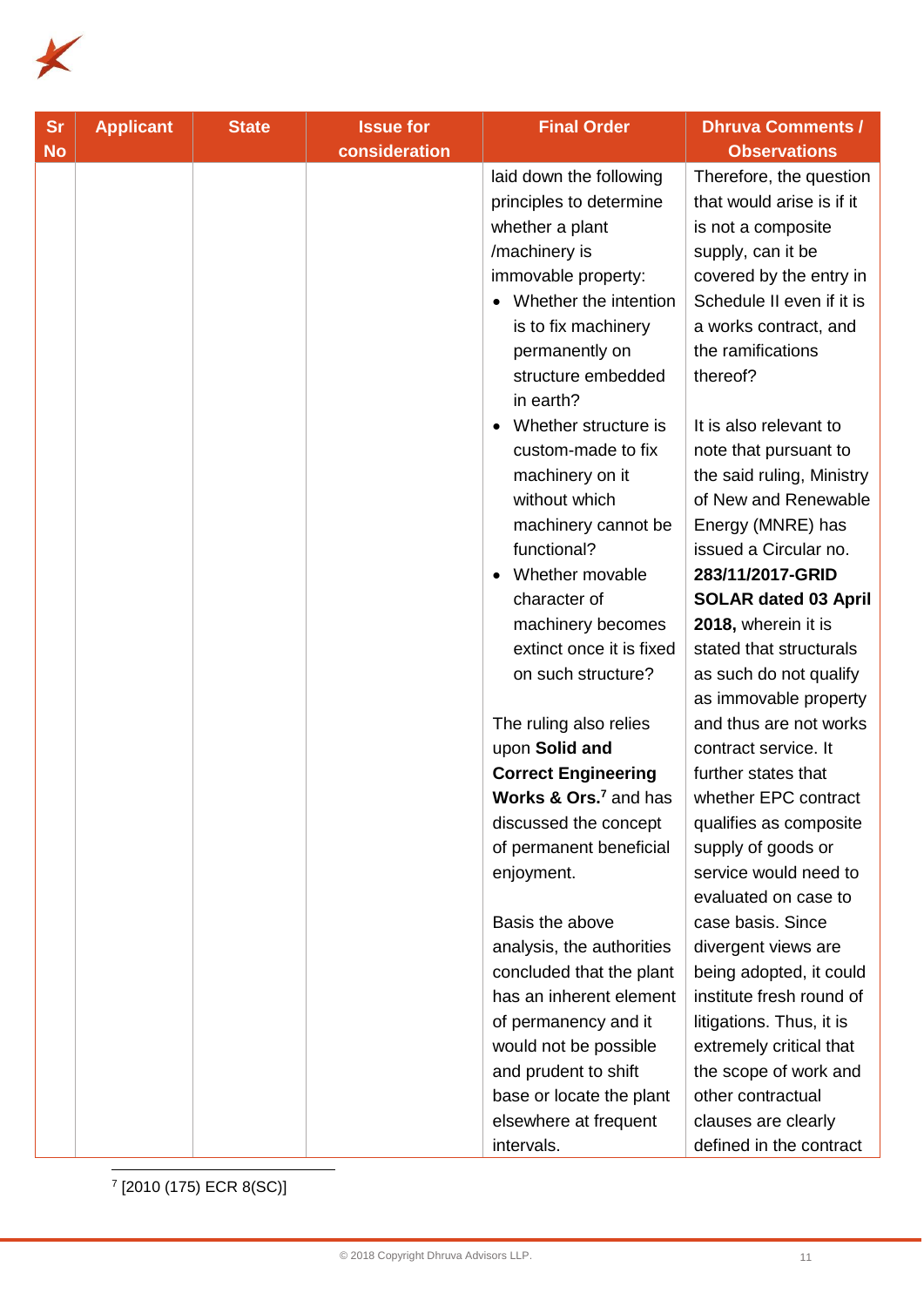

| <b>Sr</b><br><b>No</b> | <b>Applicant</b>                                    | <b>State</b> | <b>Issue for</b><br>consideration                                                                                                                                                                                | <b>Final Order</b>                                                                                                                                                                                                                                                                                                                                                                                                                                                                                                                                                                                                                                                                                        | <b>Dhruva Comments /</b><br><b>Observations</b>                                                                                                                                                                                                                                                                                                                                                                                                                                                                                                                                                                                          |
|------------------------|-----------------------------------------------------|--------------|------------------------------------------------------------------------------------------------------------------------------------------------------------------------------------------------------------------|-----------------------------------------------------------------------------------------------------------------------------------------------------------------------------------------------------------------------------------------------------------------------------------------------------------------------------------------------------------------------------------------------------------------------------------------------------------------------------------------------------------------------------------------------------------------------------------------------------------------------------------------------------------------------------------------------------------|------------------------------------------------------------------------------------------------------------------------------------------------------------------------------------------------------------------------------------------------------------------------------------------------------------------------------------------------------------------------------------------------------------------------------------------------------------------------------------------------------------------------------------------------------------------------------------------------------------------------------------------|
|                        |                                                     |              |                                                                                                                                                                                                                  | In light of the above, the<br>EPC contract of setting<br>up of solar plant was<br>classified as works<br>contract services, the<br>contention of<br>alternatively classifying<br>it as "composite supply"<br>did not arise.                                                                                                                                                                                                                                                                                                                                                                                                                                                                               | / bid documents so as<br>to avoid disputes with<br>the tax department.                                                                                                                                                                                                                                                                                                                                                                                                                                                                                                                                                                   |
| 9                      | Deepak &<br>Co<br>(28 <sup>th</sup> March)<br>2018) | Delhi        | The rate of tax<br>applicable on supply<br>of food/ beverages<br>supplied to<br>passengers in either<br>Rajdhani / Duronto<br>trains or in Mail /<br>express trains or<br>at food stalls at<br>railway platforms | Train is a mode of<br>transport and cannot be<br>classified as eating joint,<br>restaurant, mess or<br>canteen. Mere<br>consumption of food on<br>train would not mean<br>that train is a restaurant<br>or an eating joint.<br>The contract for supply<br>of food on board a train<br>is not a composite<br>supply since there are<br>separate values<br>available for supply of<br>goods and services<br>Heating of food /<br>beverages at food stalls<br>is incidental to the<br>supply of food.<br>Supply of food /<br>beverages in Rajdhani/<br>Duronto/ Mail Train/<br>food stalls amounts to<br>pure supply of goods as<br>there is no element of<br>service. GST shall be<br>charged on individual | Subsequent to the<br>issuance of the AAR,<br>the Government has<br>issued Circular No. F.<br>No. 354/03/2018-TRU<br>dated 31.03.2018<br>whereby it has been<br>clarified that the GST<br>rate on supply of<br>food/drinks by the<br>Indian Railways /<br>IRCTC / or their<br>licencees, whether in<br>trains or platforms<br>would be charged at<br>5% without ITC.<br>The Government in its<br>circular has considered<br>supply of food in<br>train/platform as<br>catering service<br>whereas the AAR has<br>considered it as supply<br>of food.<br>However, as the<br>circulars issued are<br>binding on the<br>department, the said |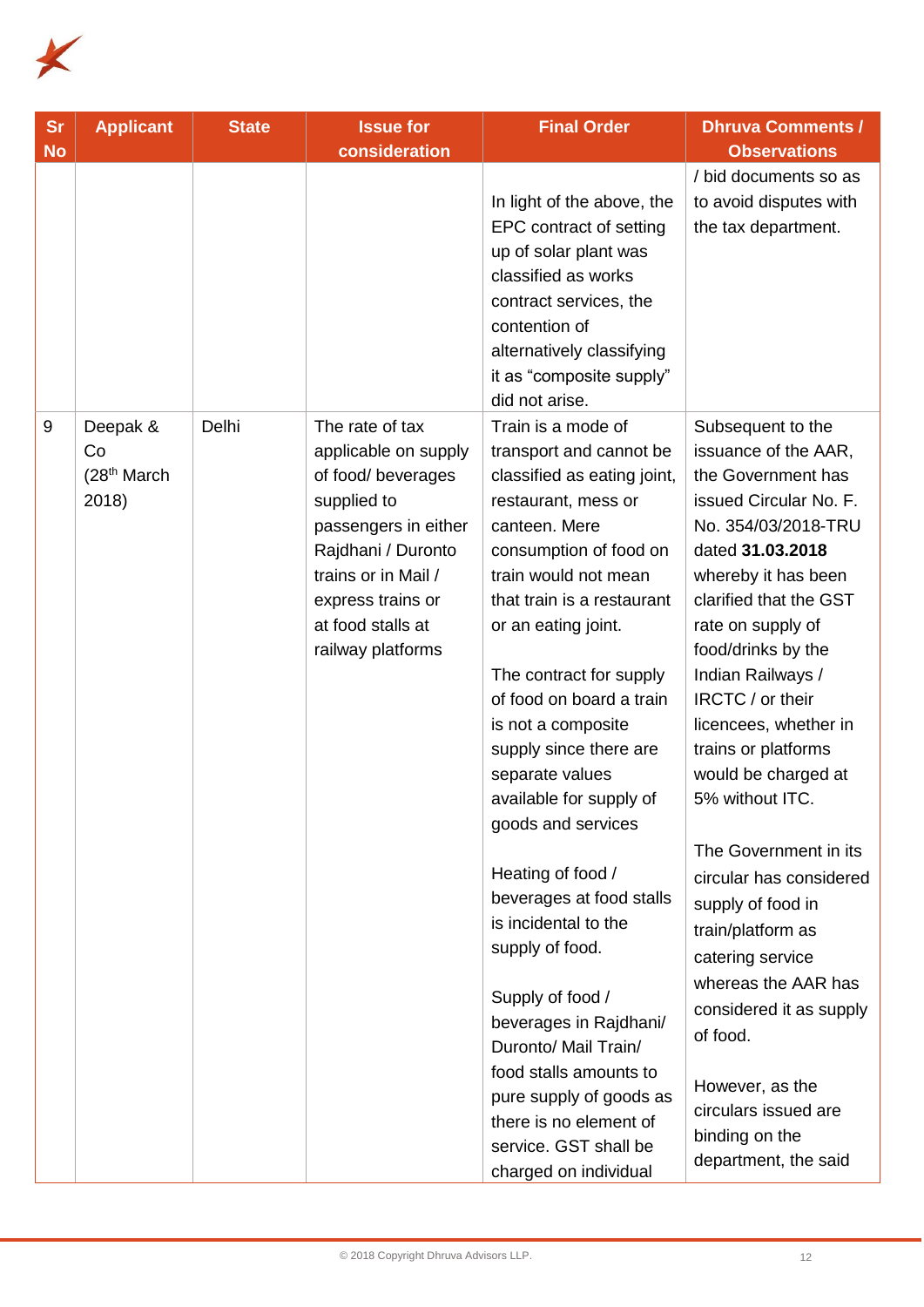

| <b>Sr</b><br><b>No</b> | <b>Applicant</b> | <b>State</b> | <b>Issue for</b><br>consideration | <b>Final Order</b>        | <b>Dhruva Comments /</b><br><b>Observations</b> |
|------------------------|------------------|--------------|-----------------------------------|---------------------------|-------------------------------------------------|
|                        |                  |              |                                   | items at their respective | AAR may be appealed                             |
|                        |                  |              |                                   | applicable rates.         | before the appellate                            |
|                        |                  |              |                                   |                           | authority in light of the                       |
|                        |                  |              |                                   | The service charges for   | said circular.                                  |
|                        |                  |              |                                   | providing services on     |                                                 |
|                        |                  |              |                                   | board a train would be    |                                                 |
|                        |                  |              |                                   | covered under HSN         |                                                 |
|                        |                  |              |                                   | 996335 "catering          |                                                 |
|                        |                  |              |                                   | services in train" and    |                                                 |
|                        |                  |              |                                   | taxed 18%.                |                                                 |